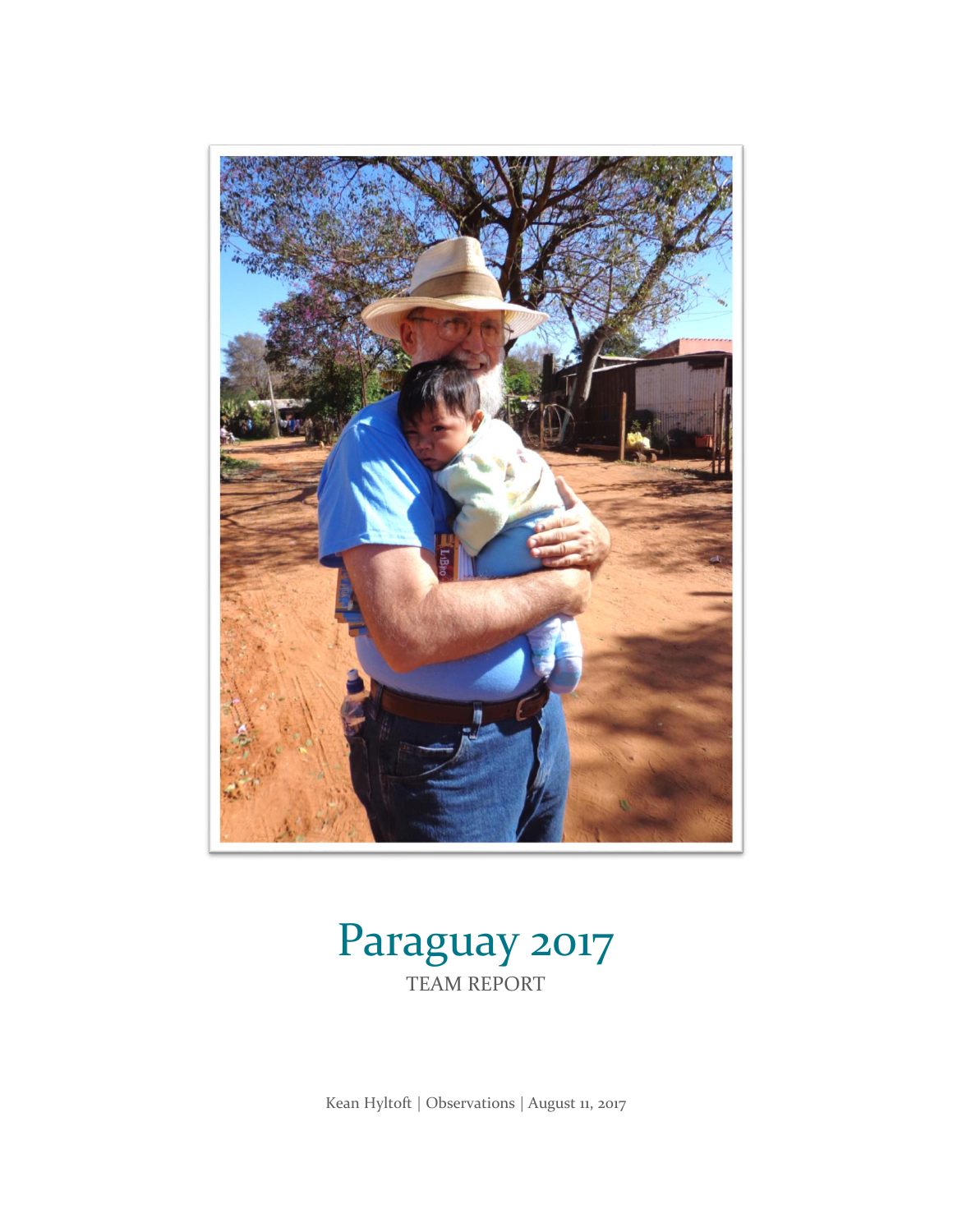## "Whom shall I send, and who will go for Us?" Then I said, "Here am I. Send me!" Isaiah 6:8

On Friday July 28, 2017, our missions team arrived at Silvio Petirossi Airport in Asuncion Paraguay. The team consisted of 12 team members, five members from North Carolina and seven members from Northern Virginia. In Paraguay, the combined team was headed up by Jimmie Mitchel and Tommy Barton. All team members were placed in private homes of church members from El Renuevo. A General Orientation Meeting took place after a hearty breakfast at El Renuevo. The team members were informed about their upcoming work assignments. A number of members would perform physical labor at the new purchased lot at Marin while another group would conduct Vacation Bible School. After a great lunch at Comida de Mama, the team members headed out to the construction site for a brief orientation meeting followed by several hours of work. It was clear to everybody from the get go that the work would be labor intense. A foundation was to be dug for the house to be used as a temporary church facility and later as the pastor's home. The team members were also asked to work on a septic tank. The scheduled work was directed by Pastor Miguel Diaz, the pastor of Barrio Parque church. Pastor Miguel has extensive experience in construction work in Paraguay.

Friday evening Pastor Armstrong conducted a well-attended marriage seminar for the Paraguayans and the American team members at El Renuevo.

On Saturday morning, team members met at  $7$  am for breakfast at El Renuevo followed by an orientation meeting about the upcoming planned Vacation Bible Schools. Members were given careful instructions regarding construction materials and songs for VBS. The members were then taken by bus to Marin where they were instructed by Saul, a seminary student, on how to invite the local residents to VBS later that afternoon. I happened to go with Saul, Joy, Quinten and Dr. Martin Hudzinsky into the neighborhood. It was clear that Saul personally knew many of the residents at Marin. Saul has a heart for people and easily connects with them, especially the young ones. As we walked throughout the area, he gave us an inside and personal description of the lives of many of the individuals.



As we walked through Marin it was clear to see—based on my past visits—that this area is growing. New modular homes have been built by the government which house members of the local police force and their families. A number of civilian families have also been selected to occupy these homes. There is clear improvement to the Marin community. The team returned to Marin in the afternoon to conduct a VBS. The ongoing theme this year for all the VBS' was the parable of the sower. It is one of a small number of parables reported in all three of the synoptic Gospels. Whenever

possible these meetings would begin with physical activities and games for the children—if possible—then followed by prayers, introduction of team members, singing, Bible lessons and finally craft projects.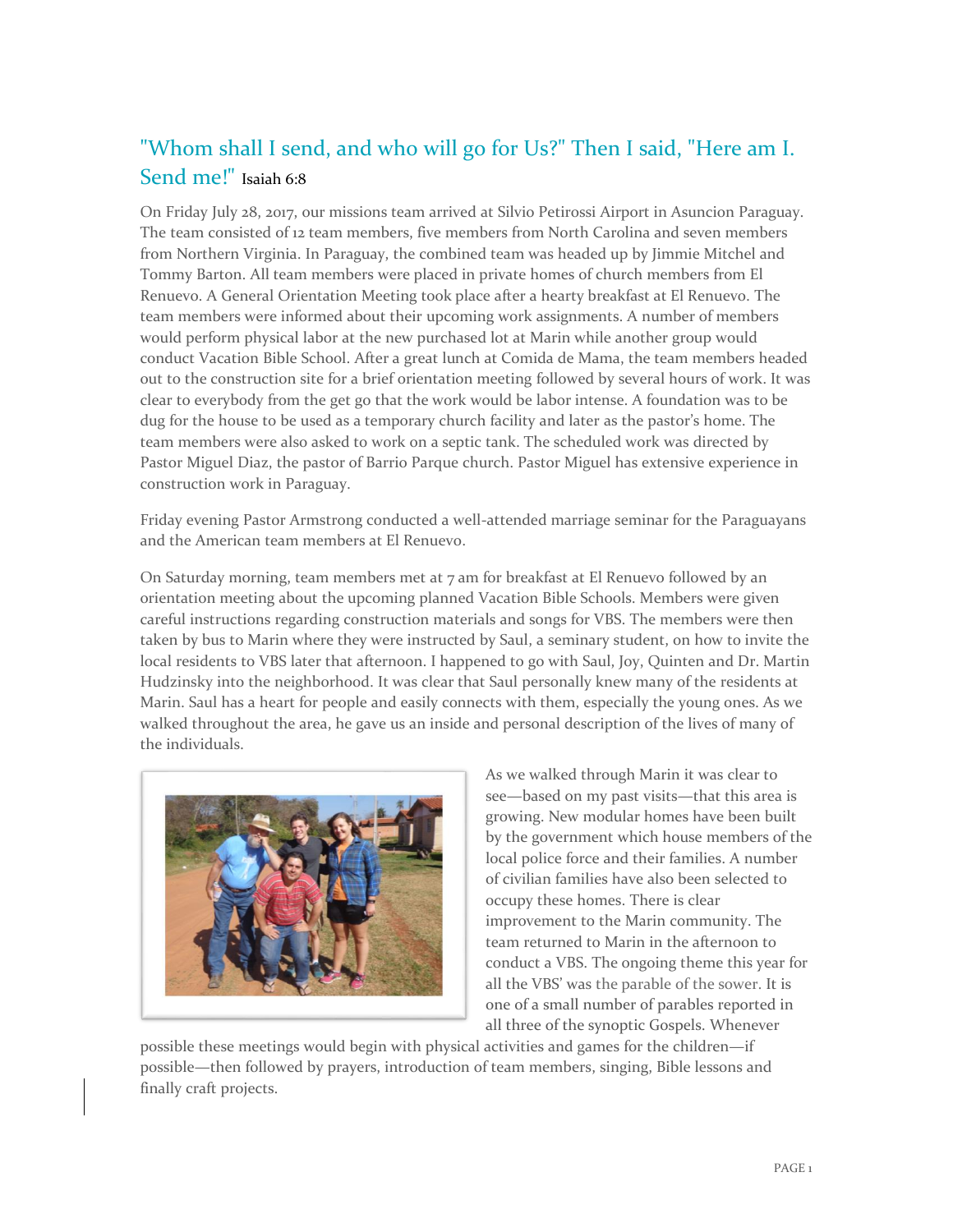The team under the leadership of Jimmie and Martha Mitchel—who have conducted countless vacation bible schools during their fifteen years of missionary service to Mexico—had a great time interacting with the children and students they met during their stay.



Sunday morning worship service was led by Fredi Sosa, the new associate pastor in El Renuevo. I noticed that Sergio Junior was back with the worship team. He had been absent since his father Sergio suffered a severe stroke more than a year ago. Many people have been praying for Sergio and his family and he has experienced a remarkable recovery, but is still not able to resume full responsibility for the Marin area where he faithfully had served together with his wife for more than eight years. Saul the seminary student I previously mentioned is fulfilling that responsibility for now.



During the church service, team members were each given an opportunity to introduce themselves to the Paraguayan congregation while brother Jimmie Mitchell was asked to bring the Sunday morning message. After the service, I had the pleasure to present Sergio with a Spanish study bible on behalf of Project Paraguay and a very generous donor back in Virginia. An older lady came up to me and gave me a big hug. She tried to tell me something so I asked Martha Mitchell who stood close to me to interpret. I now recognized the lady as the mother of Teonila Ortigoza--she and her husband Ramon had opened their home to me in 2010 when I first came to Paraguay. The old lady explained that Teonila who is only in her late forties was recuperating

from a stroke she had back in the early spring. The Lord put on my heart that we had to pray for her, so it was a real blessing to me that Jimmie and Martha Mitchell together with Tommy Barton and his wife agreed to join me and we all went to the old lady's house where soon her daughter Teonila and her daughter Jessica showed up. We found out that the stroke that initially affected her memory now had dissipated. We all gathered together praying and thanking the Lord for His mercy to Teonila and we prayed for her family as well. It turned out that Teonila's mother practically lived next door to Pabla de Troche's house, so on the way back to El Renuevo, we paid them a short visit. Pabla and her two daughters Pamela, Leidi and the grandmother, Isidora, were home and I was given an opportunity to reaffirm my longstanding friendship with this wonderful family.

Later that Sunday afternoon, we were invited by the brothers and sisters in charge and the team conducted a VBS at the other outreach area, Mariano Roque Alonso. We are praying that in the future we also can provide this area with a church, but right now Marin is the main focus of our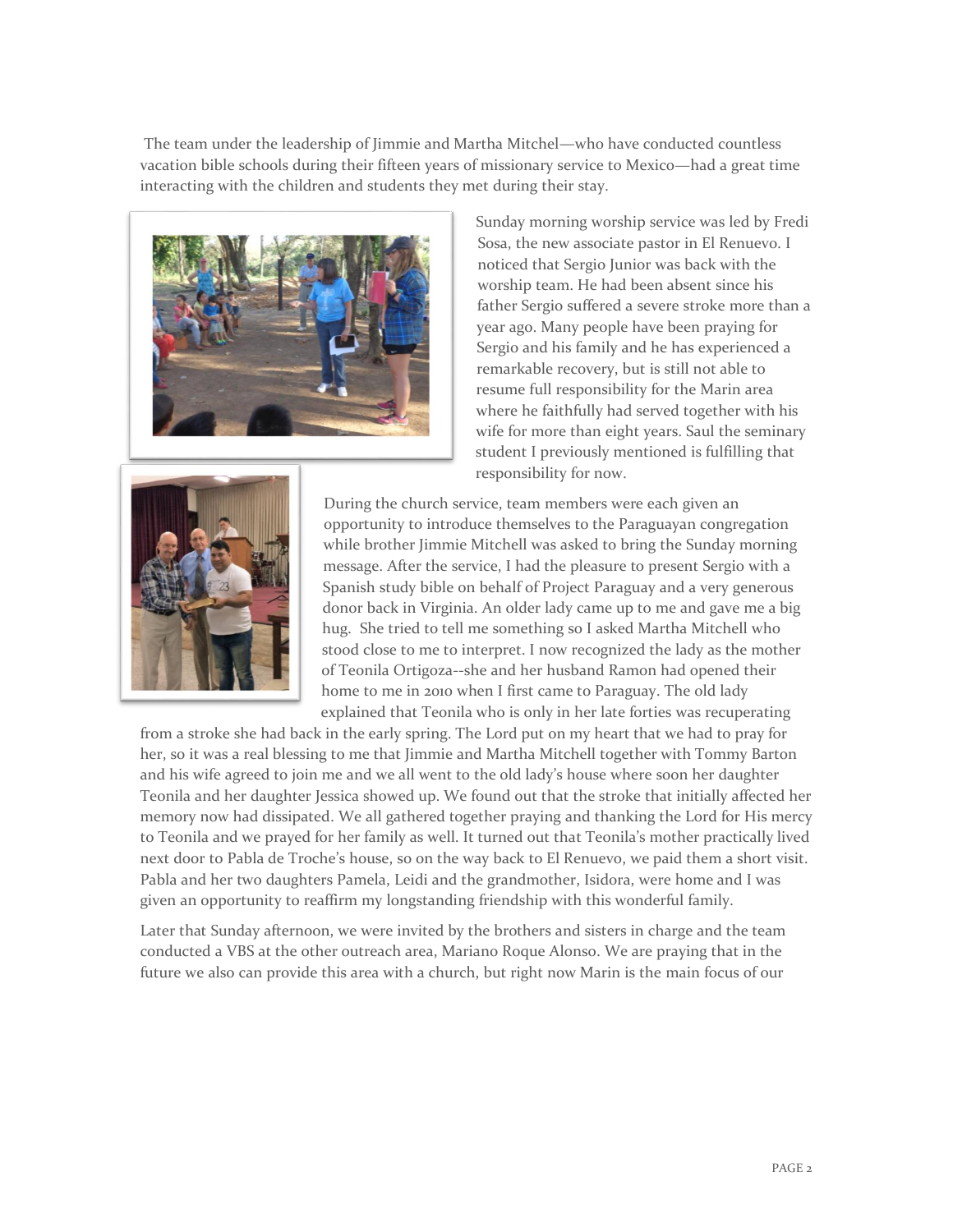efforts. We had a lot of fun with the children who laughed as Jimmie Mitchell provided them with

the ladies at 5 pm at El Renuevo. On



Wednesday, a portable toilet had been installed at the work site and all team members were involved with the construction effort. We moved a lot of dirt and stones. Trenches were dug for the foundation of the building. Pastor Miguel had brought a concrete mixer with our bus the day before and it received electric power from a home on the adjacent lot. Water was also brought in from the same owner. Bricks were brought in so a wall could be built on the inside of the septic tank. Mortar was mixed for both the septic and the rough stones placed in the foundation of the building. Wednesday was a cold and rainy day mostly with a light drizzle, so subsequently it was decided to eat lunch inside the bus. The only dry places that day were either in the bus or inside



the portable toilet.

Thursday was the last day for our team. Members devoted the morning to finishing and cleaning up the worksite and later we had lunch at Comida de Mama followed by another group devotional. Martha Mitchell had prepared short devotionals and each team member had been given a small booklet. A number of volunteers led these devotionals. They were very well done and forced each participant to take a really good look at themselves and their personal relationship with the Lord. Thursday afternoon, the team went sightseeing and were also given the opportunity to buy souvenirs for friends and family back home.

On Thursday evening, there was a meeting arranged at El Renuevo so the participants and their Paraguayan brothers and sisters could say goodbye. Each team member received a gift from the Paraguayans—a token of love and appreciation

from these wonderful people that many of us feel are now part of our extended family. We were scheduled to leave 6 am Friday morning from Silvio Petirossi Airport so most participants went back early to their host families so they could get a few hours' sleep before heading to the airport.

This year the duration our mission trip was shorter, but with the heavy construction demand weighing on each member, it turned out to be just right. It is always such a great pleasure to be on a mission trip together with our brothers and sisters from First Presbyterian Church in Stanley.